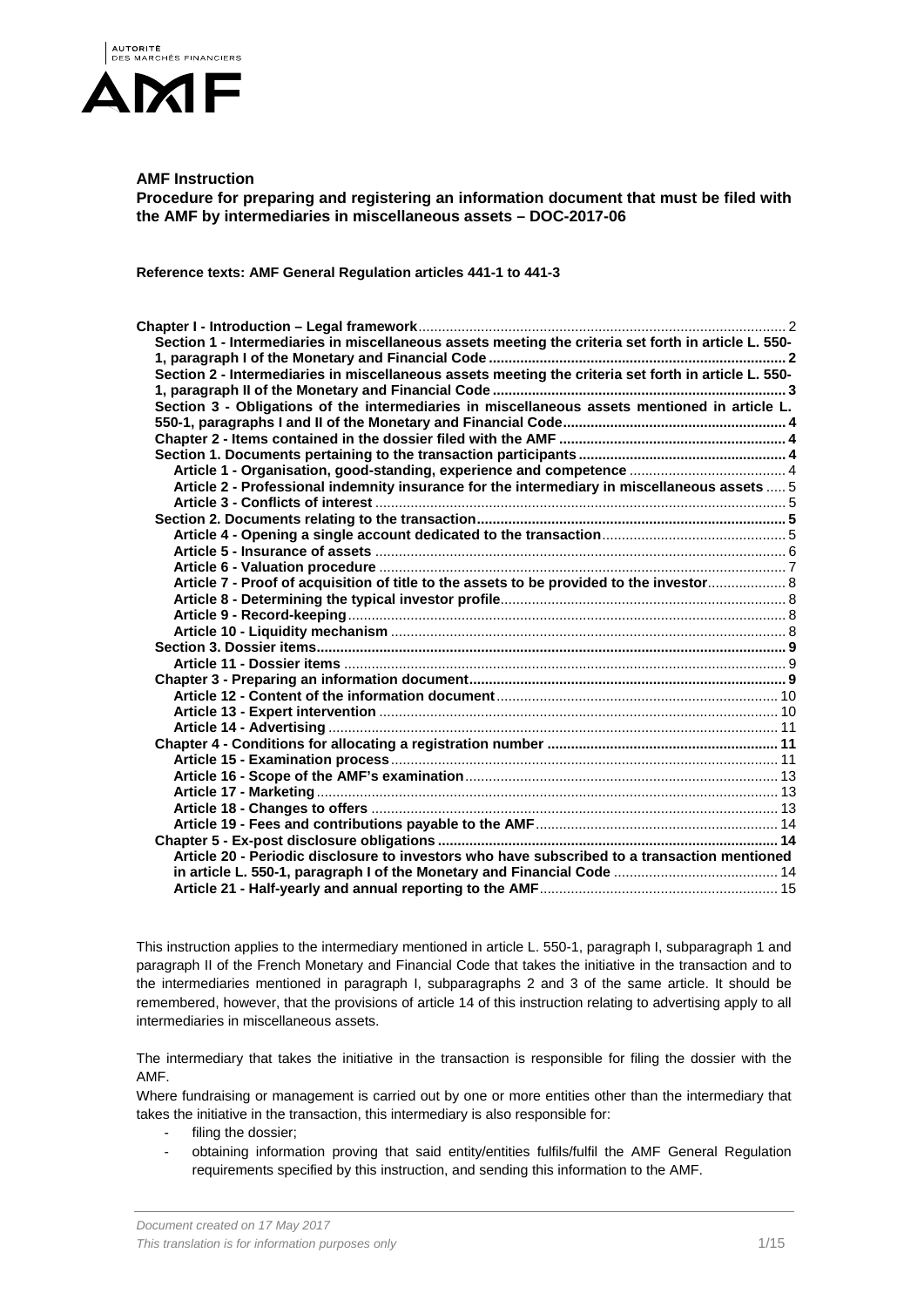

This instruction specifies the provisions of articles 441-1 to 441-3 of the AMF General Regulation pursuant to articles L. 550-1 et seq. of the Monetary and Financial Code. It indicates the resources which the intermediaries in miscellaneous assets must possess, defines the methods for registering the information documents that must be filed with the AMF and provides details on the content of said documents.

# **Chapter I - Introduction – Legal framework**

# **Section 1 - Intermediaries in miscellaneous assets meeting the criteria set forth in article L. 550-1, paragraph I of the Monetary and Financial Code**

Pursuant to article L. 550-1, paragraph I of the Monetary and Financial Code, *"An intermediary in miscellaneous property is:*

*1. Whoever, directly or indirectly, by means of advertising or direct marketing, regularly invites one or more existing or potential clients to subscribe to life annuities or to acquire title to movable or immovable property where the acquirers do not perform the management thereof themselves or where the contract offers a buy-back or exchange option with revaluation of the capital invested;* 

*2. Whoever collects funds to that end;* 

*3. Whoever is responsible for the management of such property.* ".

### **Nature of the transactions concerned**

The following come under the scope of application of intermediation in miscellaneous assets:

a) Subscription to life annuities

This concerns entities that collect assets from the public with a view to giving them to other entities, determined or otherwise, in exchange for a life annuity for the investor.

b) Acquisition of title to movable or immovable property where the acquirers do not perform the management thereof themselves $1$ 

This concerns:

l

- title bestowing direct power over one or more assets; these are rights in rem. They may include, inter alia, a property title (including co-ownership), a bare title or the right of usufruct;
- title bestowing use or access to ownership of an asset (e.g. the acquisition of title enabling asset ownership at the end of the contract or bestowing use of an asset for a fixed or indeterminate period).

The proposed transaction falls within the scope of application of intermediation in miscellaneous assets:

- regardless of whether the title is acquired concurrently with the document entrusting management of the assets to a third-party management company; and/or
- regardless of whether the applicant and the asset manager are one and the same.

Transactions involving miscellaneous assets also include proposals concerning assets which, by their very nature and how they are used, can be managed only by entities with specific and tailored skills.

<sup>&</sup>lt;sup>1</sup> It should be remembered that the acquisition of title to immovable property is not covered by intermediation in miscellaneous assets if the property in question is housing and commercial or professional premises, or land for the construction of such housing or premises (article L. 550-1 VI of the Monetary and Financial Code).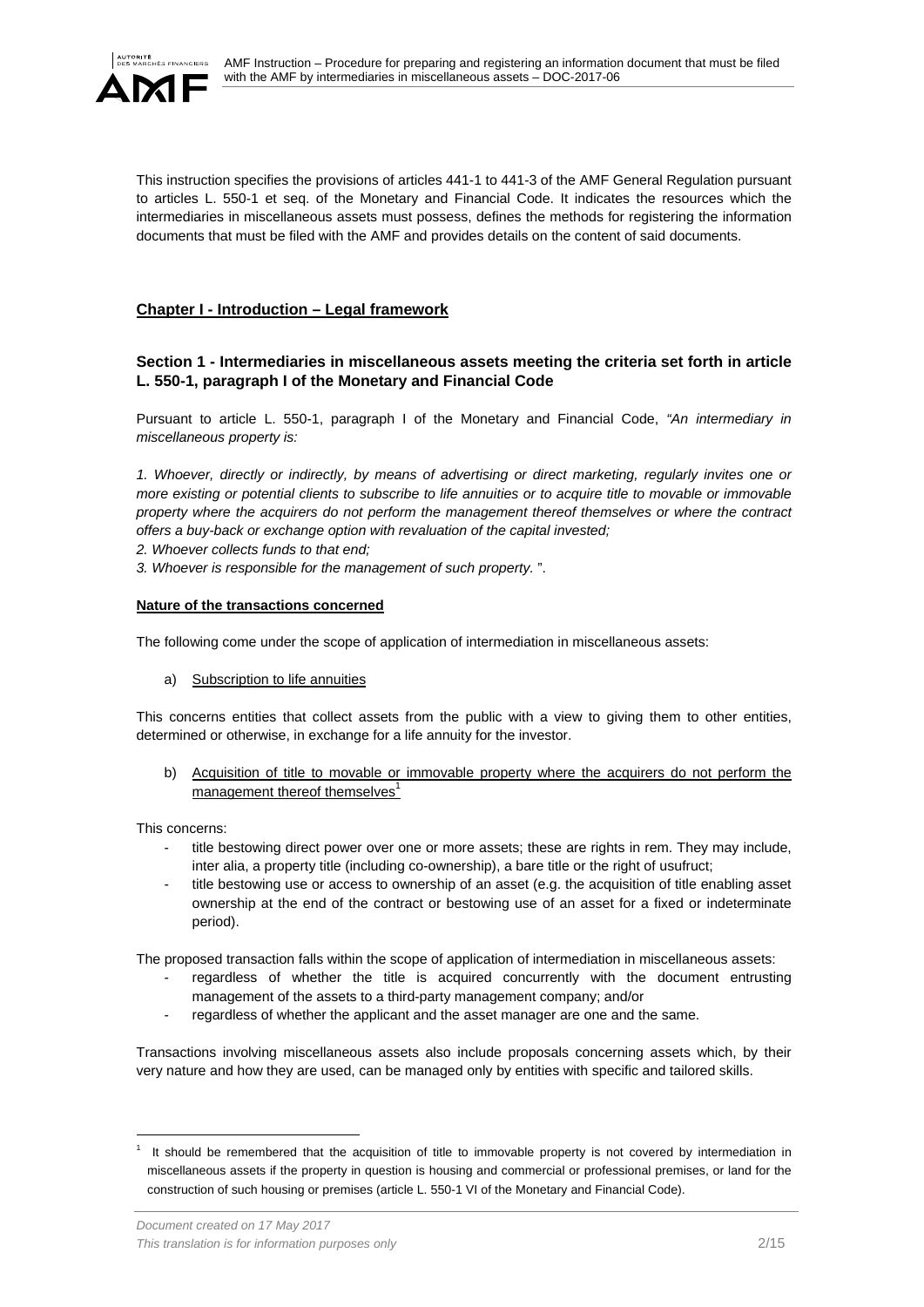

c) Acquisition of title to movable or immovable property where the contract offers acquirers a buyback or exchange option with revaluation of the capital invested

The conditions are deemed to have been met, whether the transaction gives rise to one or more contracts (concurrent or otherwise) and regardless of whether one of the contracting parties is a third party vis-à-vis the seller and acquirer of the title.

However, the investor making a unilateral promise to sell after a certain period has elapsed does not constitute a buy-back option within the meaning of article L. 550-1 of the Monetary and Financial Code. In such a case, marketing discourse must be clear, precise and accurate so as to be unambiguous that the investor shall not, under any circumstances, be guaranteed the entitlement to demand the repurchase of his/her investment.

# **Exclusions under law**

In compliance with article L. 550-1, paragraph VI of the Monetary and Financial Code, intermediation in miscellaneous assets does not concern proposals relating to:

- "1*. Bank transactions;*
- *2. Financial instruments and equities;*

*3. Transactions governed by the Insurance Code, the Mutual Insurance Code and the Social Security Code;* 

*4. Acquisition of title to housing and commercial or professional premises, or land for the construction of such housing or premises.* ".

## **Entities affected by the set of laws governing intermediation in miscellaneous assets**

As regards the entities concerned:

- the entities mentioned in article L. 550-1, paragraph I, subparagraph 1 of the Monetary and Financial Code include both the entity that takes the initiative in the transaction and the distributors;
- the entities mentioned in article L. 550-1, paragraph I, subparagraph 2 of the Monetary and Financial Code are those that collect the funds to acquire the title to property, but also those through which the profits resulting from the management or sale of said title pass and those responsible for executing the commitments made in a buy-back contract;
- the entities mentioned in article L. 550-1, paragraph I, subparagraph 3 of the Monetary and Financial Code (managers) are those that carry out actions pertaining to the management of the property, after the title has been sold to the investor.

# **Section 2 - Intermediaries in miscellaneous assets meeting the criteria set forth in article L. 550-1, paragraph II of the Monetary and Financial Code**

In compliance with article L. 550-1, paragraph II of the Monetary and Financial Code: *"II.- An intermediary in miscellaneous assets is also any entity that gives one or more existing or potential clients the opportunity to acquire title to one or more assets, promoting the potential for a direct or indirect financial return or a return with a similar financial effect. "* 

## **Nature of the transactions concerned**

This concerns offers to acquire assets or title to one or more assets that involve promotion of a direct or indirect financial return or a return with a similar financial effect, without fulfilling the transaction criteria set forth in article L. 550-1, paragraph I of the Monetary and Financial Code.

# **Exclusions under law**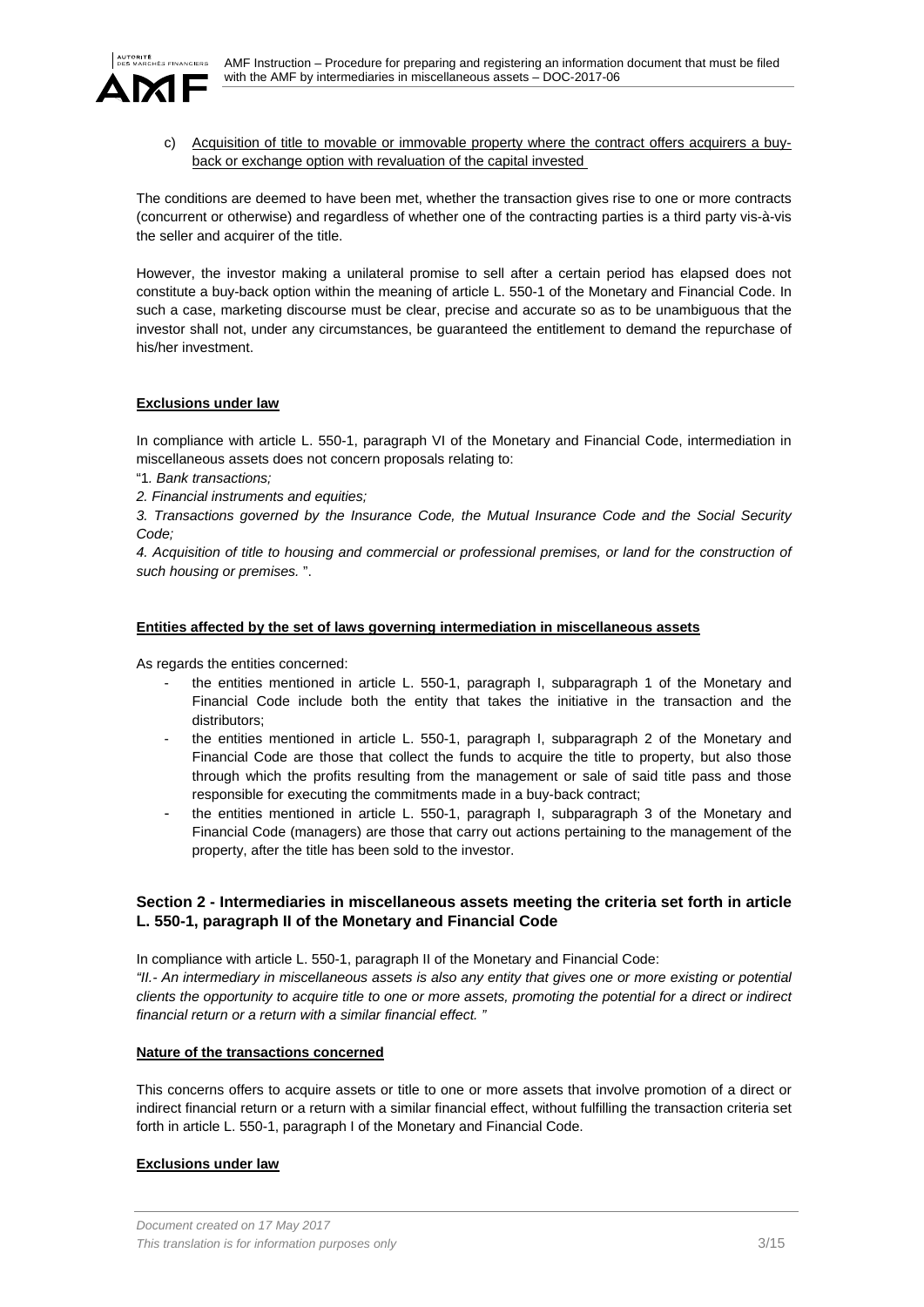

The same exclusions as those mentioned in Section 1 apply.

### **Entities concerned**

The entities mentioned in article L. 550-1, paragraph II of the Monetary and Financial Code include both the entity that takes the initiative in the transaction and the distributors.

# **Section 3 - Obligations of the intermediaries in miscellaneous assets mentioned in article L. 550-1, paragraphs I and II of the Monetary and Financial Code**

The obligations incumbent upon each of the intermediaries in miscellaneous assets are mentioned in Annex 3 of this instruction.

## **Chapter 2 - Items contained in the dossier filed with the AMF**

#### **Section 1. Documents pertaining to the transaction participants**

#### **Article 1 - Organisation, good repute, experience and competence**

*Scope of application: the entity mentioned in article L. 550-1, paragraph I, subparagraph 1 and paragraph II of the Monetary and Financial Code that takes the initiative in the intermediation in miscellaneous assets transaction and the entities mentioned in paragraph I, subparagraphs 2 and 3 of the same article.* 

Pursuant to articles 441-1 and 441-3 of the AMF General Regulation, the dossier filed with the AMF contains proof that the intermediary mentioned in article L. 550-1, paragraph I, subparagraph 1 and paragraph II of the French Monetary and Financial Code that takes the initiative in the transaction and the intermediaries mentioned in paragraph I, subparagraphs 2 and 3 of the same article have sufficient and transaction-specific guarantees as to their organisation, good repute, experience and competence.

**As regards good repute**, for each participant the dossier is accompanied by annex 1 – Data sheet to be provided by participants in a transaction involving miscellaneous assets, and by a copy of their criminal record (form no.  $3)^2$ .

**As regards experience and competence**, the dossier includes:

- the bylaws of legal-person intermediaries;
- the CVs of natural-person intermediaries or people with the power to manage or administer the participant legal-person intermediaries. The CVs must display at least two years' experience in the field of activity underlying the offer;
- for legal-person intermediaries, the statement of financial position and income statement for the last three financial years, or, in the case of a new entity, its provisional accounts for the next three financial years.

These documents must be written in French, up to date, dated and signed so the AMF can ensure that the professional skills of the entities in question are suitable for the activities envisaged pursuant to article 441-1 of the AMF General Regulation.

**As regards organisation,** the dossier contains a description of the material, financial and human resources available to the intermediaries in question.

l

 $2$  Or a certificate in lieu of a copy of the criminal record, issued by the competent authority in the country where the individual resides.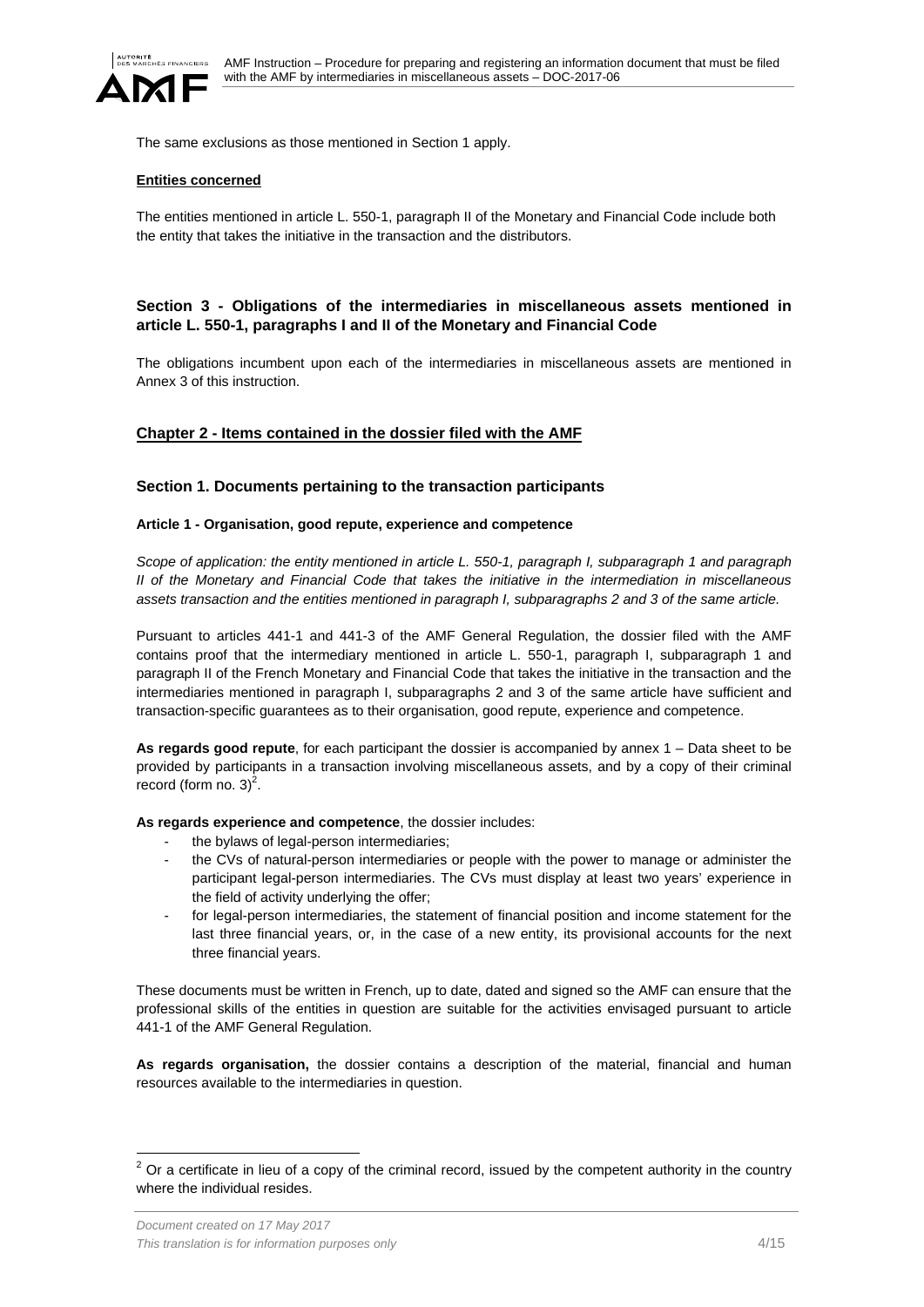

## **Article 2 - Professional indemnity insurance for the intermediary in miscellaneous assets**

*Scope of application: the entity mentioned in article L. 550-1, paragraph I, subparagraph 1 and paragraph II of the Monetary and Financial Code that takes the initiative in the intermediation in miscellaneous assets transaction and the entities mentioned in paragraph I, subparagraphs 2 and 3 of the same article.* 

Pursuant to articles 441-1 and 441-3 of the AMF General Regulation, the intermediary mentioned in article L. 550-1, paragraph I, subparagraph 1 and paragraph II of the French Monetary and Financial Code that takes the initiative in the transaction should provide evidence in the dossier filed with the AMF that the intermediaries mentioned in article 441-1 have taken out professional indemnity insurance. This cover is underwritten by an insurance company authorised to conduct its business in France and adapted to the risks associated with the activities carried out.

Insurance that meets the following criteria is deemed to be adapted to the risks associated with the activities carried out:

- a) an initial term of at least one year, tacitly renewed on the anniversary of the policy;
- b) a minimum termination notice period of 90 days;
- c) coverage of professional indemnity risks for the activity carried out;
- d) policy with an insurance company authorised to provide professional indemnity cover in France;
- e) provided by an entity that is not party to the transaction.

Professional indemnity risks include, but are not limited to:

- a) the loss of documents;
- b) actions, errors or omissions resulting in non-compliance with legal and regulatory obligations or the obligation to act in the exclusive interest of investors.

The professional indemnity insurance policy entered into contains cover of at least €400,000 per claim and €800,000 per insurance each year.

The intermediary must provide the AMF with the professional indemnity insurance certificate(s) issued by the insurer.

The intermediary must notify the AMF immediately of any suspension of cover, non-renewal or termination of the insurance policy.

### **Article 3 - Conflicts of interest**

*Scope of application: the entity mentioned in article L. 550-1, paragraph I, subparagraph 1 and paragraph II of the Monetary and Financial Code that takes the initiative in the intermediation in miscellaneous assets transaction and the entities mentioned in paragraph I, subparagraphs 2 and 3 of the same article.*

Pursuant to article 441-1 of the AMF General Regulation, the intermediary mentioned in article L. 550-1, paragraph I, subparagraph 1 and paragraph II of the Monetary and Financial Code that takes the initiative in the transaction and the intermediaries mentioned in paragraph I, subparagraphs 2 and 3 of the same article shall not carry out any activity that may give rise to a conflict of interests to the detriment of the investor.

These conflicts relate both to professional activities and personal situations.

The intermediary attaches to the dossier a description of the procedures put in place to prevent a conflict of interests to the detriment of the investor.

## **Section 2. Documents relating to the transaction**

## **Article 4 - Opening a single account dedicated to the transaction**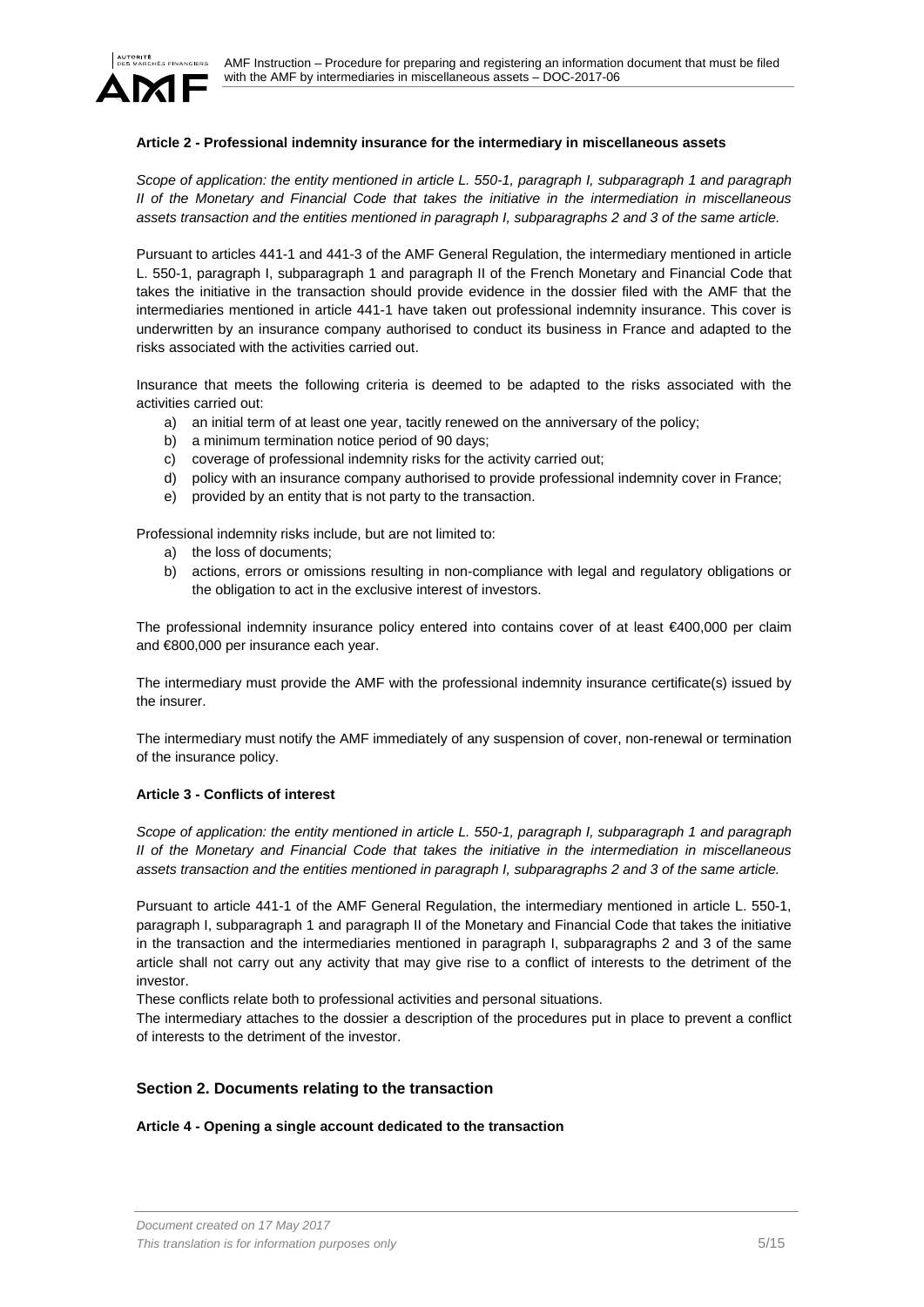

*Scope of application: the entity mentioned in article L. 550-1, paragraph I, subparagraph 1 and paragraph II of the Monetary and Financial Code that takes the initiative in the intermediation in miscellaneous assets transaction.* 

*In order to prove, pursuant to articles 441-2 and 441-3 of the AMF General Regulation, that a single account dedicated to the transaction has been opened with a credit institution authorised to carry out its activity in France, containing investors' subscriptions and the investment income payments made by the intermediary mentioned in article L. 550-1, paragraph I, subparagraph 1 and paragraph II of the Monetary and Financial Code that takes the initiative in the transaction, the dossier filed with the AMF includes a certificate from the credit institution where the account was opened.* 

### **Article 5 - Insurance of assets**

**Article 5.1. - Proof of entrance into an insurance policy that covers the assets handed over in exchange for a life annuity** 

*Scope of application: the entity mentioned in article L. 550-1, paragraph I, subparagraph 1 of the Monetary and Financial Code that takes the initiative in the intermediation in miscellaneous assets transaction.* 

Pursuant to article 441-2, paragraph I, subparagraph 2 of the AMF General Regulation, the intermediary mentioned in article L. 550-1, paragraph I, subparagraph 1 and paragraph II of the Monetary and Financial Code that takes the initiative in the transaction should provide evidence that an insurance policy covering the assets handed over in exchange for a life annuity has been taken out with an insurance company authorised to carry out its business in France. This cover should be:

- a) available at any moment;
- b) adapted to the nature of the assets handed over in exchange for a life annuity.

The insurance policy taken out must meet the following criteria:

- a) an initial term of at least one year, tacitly renewed on the anniversary of the policy;
- b) cover at least equal to the value of the assets handed over in exchange for a life annuity;
- c) a minimum termination notice period of 90 days.

The intermediary must provide the AMF with the insurance certificate issued by the insurer.

The intermediary mentioned in article L. 550-1, paragraph I, subparagraph 1 of the Monetary and Financial Code that takes the initiative in the transaction must notify the AMF immediately of any suspension of cover, non-renewal or termination of the insurance policy.

# **Article 5.2. - Proof of entrance into an insurance policy that covers the assets to which title has been acquired (if adapted to the nature of the transaction)**

*Scope of application: the entity mentioned in article L. 550-1, paragraph I, subparagraph 1 and paragraph II of the Monetary and Financial Code that takes the initiative in the intermediation in miscellaneous assets transaction.*

Pursuant to article 441-2, paragraph II, subparagraph 1 of the AMF General Regulation, the intermediary mentioned in article L. 550-1, paragraph I, subparagraph 1 and paragraph II of the Monetary and Financial Code that takes the initiative in the transaction should provide evidence that an insurance policy covering the assets to which title has been acquired has been taken out with an insurance company authorised to carry out its business in France. This cover should be:

- a) available at any moment;
- b) adapted to the nature of the assets in question;

The insurance policy taken out must meet the following criteria:

a) an initial term of at least one year, tacitly renewed on the anniversary of the policy;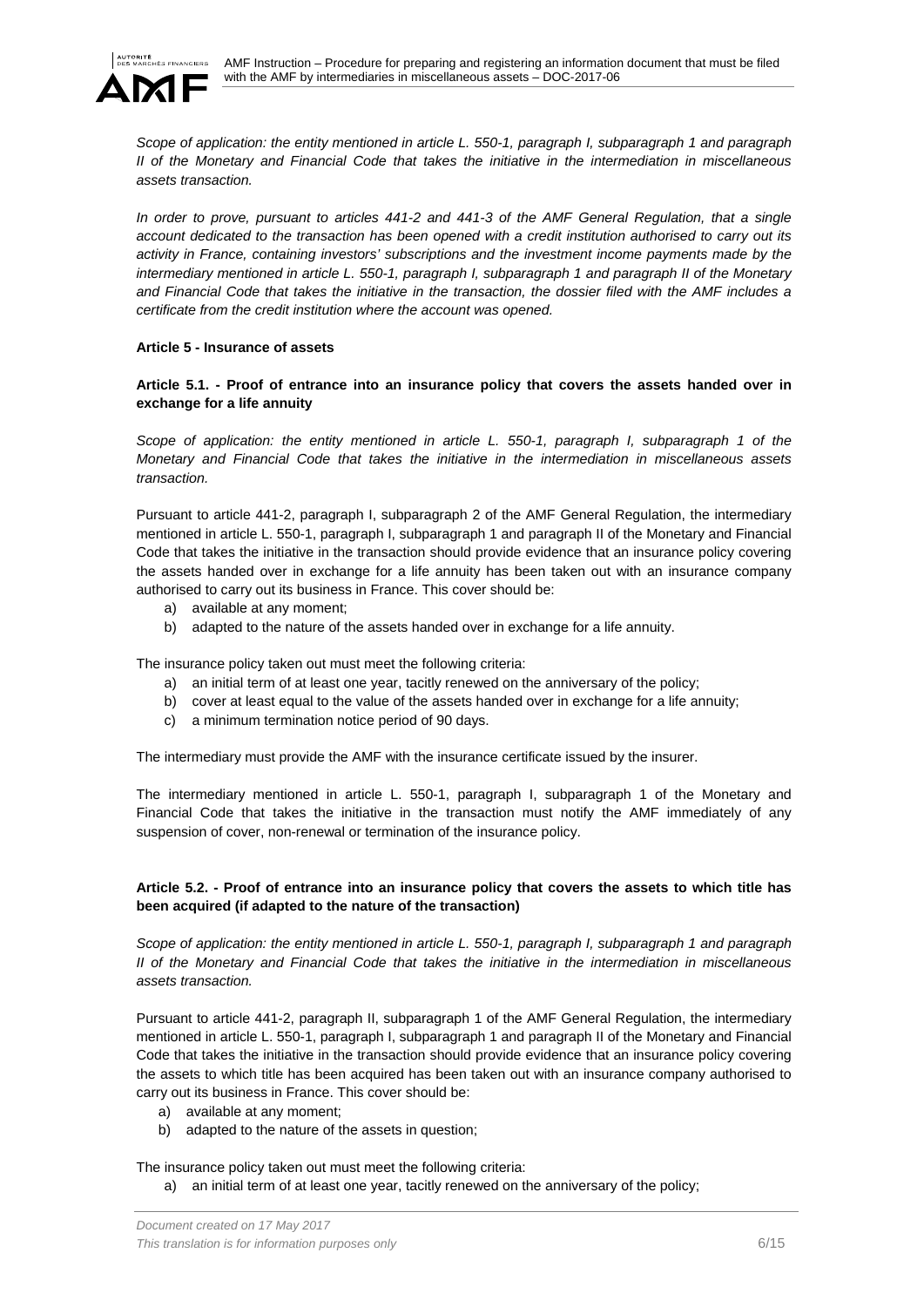



- b) cover at least equal to the value of the assets to which title has been acquired;
- c) a minimum termination notice period of 90 days.

The insurer provides the insured party with a certificate of insurance.

The intermediary mentioned in article L. 550-1, paragraph I, subparagraph 1 and paragraph II of the Monetary and Financial Code that takes the initiative in the transaction must notify the AMF immediately of any suspension of cover, non-renewal or termination of the insurance policy.

This obligation applies in all cases where the asset is not held by the acquirer.

### **Article 6 - Valuation procedure**

*Scope of application: the entity mentioned in article L. 550-1, paragraph I, subparagraph 1 and paragraph II of the Monetary and Financial Code that takes the initiative in the intermediation in miscellaneous assets transaction.* 

## **1) Valuation at time of subscription**

Pursuant to article 441-2, paragraph I, subparagraph 3 of the AMF General Regulation, the intermediary in miscellaneous assets mentioned in article L. 550-1, paragraph I, subparagraph 1 and paragraph II of the Monetary and Financial Code that takes the initiative in the transaction values the life annuity fees, the assets or the title to the assets at the time of subscription. The dossier includes the items proving compliance with this obligation, in particular those mentioned in 3) below.

## **2) Valuation procedure for assets offering a buy-back or exchange option**

Pursuant to article 441-2, paragraph II, subparagraph 2 of the AMF General Regulation, the intermediary in miscellaneous assets mentioned in article L. 550-1, paragraph I, subparagraph 1 of the Monetary and Financial Code that takes the initiative in the transaction sets up a valuation procedure at appropriate intervals for the life annuity fees, the assets or the title to the assets, adapted to the nature of the assets or the title concerned in the presence of a buy-back or exchange option. In such a case, the valuation procedure must take place at least at the moment of the buy-back or exchange with revaluation of the capital for each investor.

The dossier includes the items proving compliance with this obligation, in particular those mentioned in 3) below.

## **3) Rules on valuation procedures**

The dossier filed by the relevant intermediary in miscellaneous assets includes the valuation procedure for the life annuity fees, the assets or, if the transaction does not give the investor full ownership of the assets, the title to the assets concerned by the offer based on:

- a method enabling reliable and accurate valuation of the life annuity fees, the assets or the title to the assets, at the time of subscription, pursuant to article 441-2, paragraph I, subparagraph 3 of the AMF General Regulation and in the presence of a buy-back or exchange option pursuant to article 441-2, paragraph II, subparagraph 2 of the AMF General Regulation at appropriate intervals, as well as at the time of buy-back or exchange;
- the valuation of the life annuity fees, the assets or the title to the assets being clear, precise and accurate;
- adapted tools;
- suitable human resources.

The valuation procedure, which is subject to an expert opinion pursuant to article 441-3, subparagraph 1 of the AMF General Regulation and article 13 of the instruction, is also subject to detailed documentation.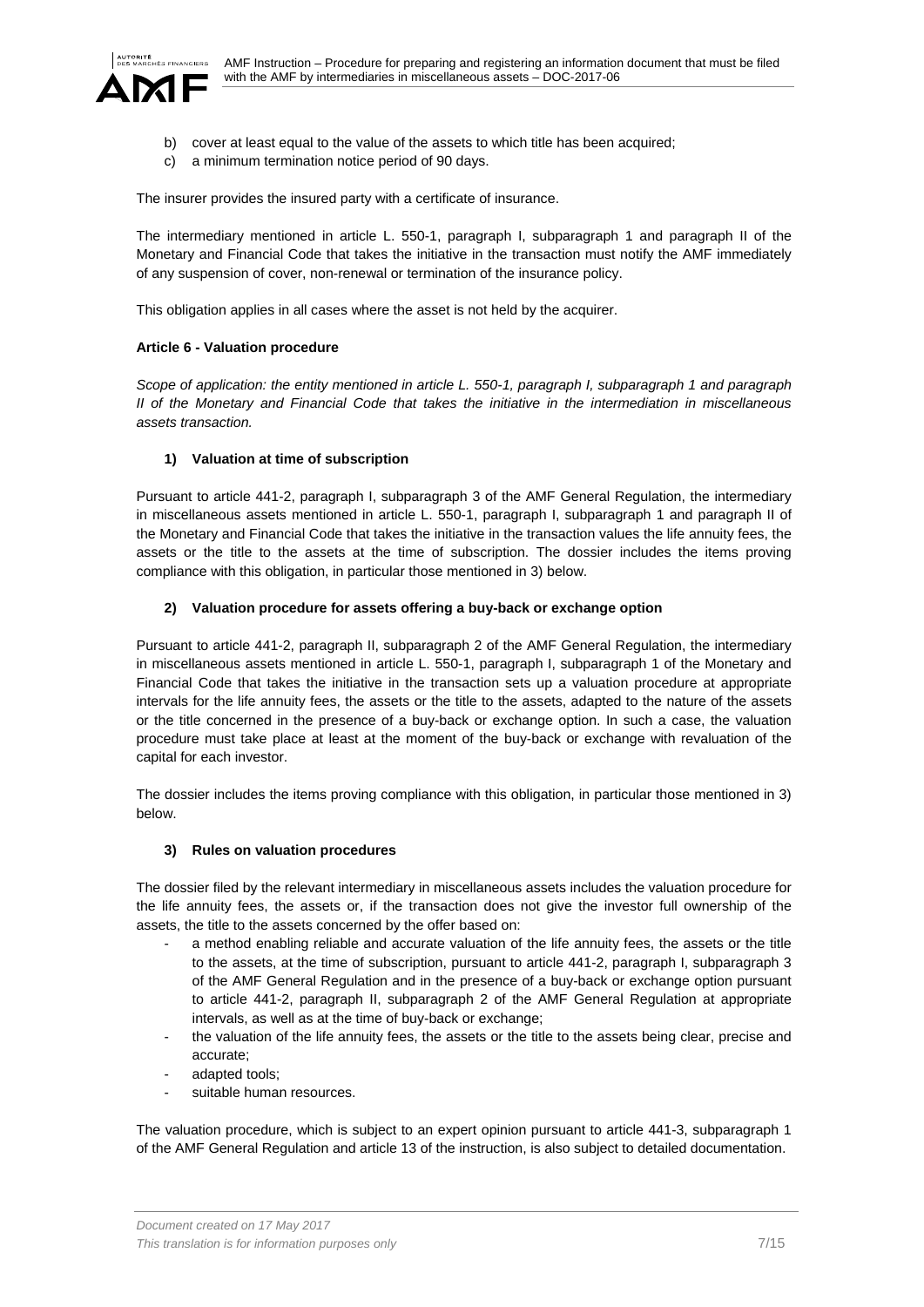

This documentation records the valuation models used, their area of validity, the updating methods and the assumptions used.

### **Article 7 - Proof of acquisition of title to the assets to be provided to the investor**

*Scope of application: the entity mentioned in article L. 550-1, paragraph I, subparagraph 1 and paragraph II of the Monetary and Financial Code that takes the initiative in the intermediation in miscellaneous assets transaction.*

In compliance with article 441-2, paragraph I, subparagraph 6 of the AMF General Regulation, the intermediary in miscellaneous assets mentioned in article L. 550-1, paragraph I, subparagraph 1 and paragraph II of the Monetary and Financial Code that takes the initiative in the transaction provides investors with proof of the acquisition of title to the assets in question as soon as acquisition takes place. The dossier includes a formal commitment from the natural or legal person with the necessary authority.

The evidence can take the form of a title deed or proof of the title to the assets, and it cannot be contested.

### **Article 8 - Determining the typical investor profile**

*Scope of application: the entity mentioned in article L. 550-1, paragraph I, subparagraph 1 and paragraph II of the Monetary and Financial Code that takes the initiative in the intermediation in miscellaneous assets transaction.*

Pursuant to article 441-2, subparagraph 4 of the AMF General Regulation, the dossier includes details on the procedure enabling the intermediary mentioned in article L. 550-1, paragraph I, subparagraph 1 and paragraph II of the Monetary and Financial Code that takes the initiative in the transaction to determine a typical investor profile adjusted for the risk involved in investing in miscellaneous assets.

The dossier presents the findings of the procedure and details the chosen typical investor profile, taking into account the characteristics, objectives and needs of the investors for whom the investment would be suitable.

#### **Article 9 - Record-keeping**

*Scope of application: the entity mentioned in article L. 550-1, paragraph I, subparagraph 1 and paragraph II of the Monetary and Financial Code that takes the initiative in the intermediation in miscellaneous assets transaction.*

Pursuant to article 441-2, subparagraph 5 and article 441-3 of the AMF General Regulation, the dossier describes the procedures and tools enabling the intermediary mentioned in article L. 550-1, paragraph I, subparagraph 1 and paragraph II of the Monetary and Financial Code that takes the initiative in the transaction to keep the necessary records so that the following can be identified at any moment:

- the sums corresponding to the subscriptions of each investor and the payment of their investment income;
- the life annuity fees or title to the assets held by each given investor.

#### **Article 10 - Liquidity mechanism**

*Scope of application: the entity mentioned in article L. 550-1, paragraph I, subparagraph 1 and paragraph II of the Monetary and Financial Code that takes the initiative in the intermediation in miscellaneous assets transaction.*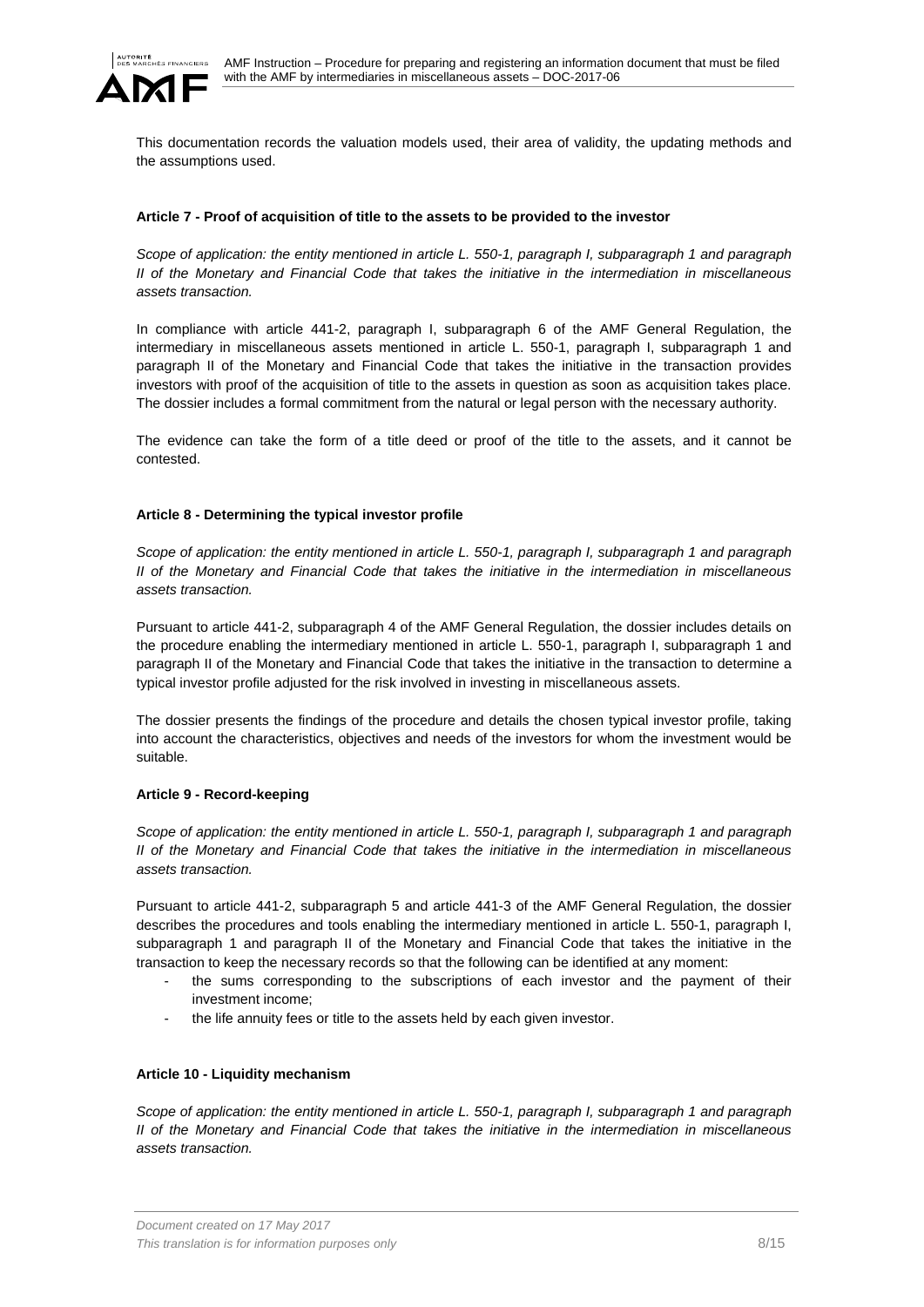

If the investor has a buy-back or exchange option, pursuant to article 441-2, paragraph II, subparagraph 3 and article 441-3 of the AMF General Regulation, the dossier provides details on the mechanism guaranteeing the liquidity of the title to the assets.

The entities able to offer the liquidity guarantee mechanism are the credit institutions and insurance providers authorised to operate in France.

The contract includes the following information:

- the names and contact details of the parties to the quarantee contract;
- the date on which the guarantee contract enters into force;
- the term of the guarantee contract, which cannot be shorter than the term of the investment;
- the nature and amount of the life annuities, assets or title to the insured assets;
- the remuneration conditions of the quarantee contract;
- the termination conditions of the guarantee contract;
- the methods for implementing the quarantee.

# **Section 3. Dossier items**

## **Article 11 - Dossier items**

*Scope of application: the entity mentioned in article L. 550-1, paragraph I, subparagraph 1 and paragraph II of the Monetary and Financial Code that takes the initiative in the intermediation in miscellaneous assets transaction.* 

Pursuant to article 441-3 of the AMF General Regulation, the following documents need to be filed with the AMF:

- The expert report mentioned in article 441-3, subparagraph 1;
- Evidence of compliance with the obligations mentioned in articles 441-1 and 441-2, as specified by Articles 1-10 above;
- Advertising plans: this refers to sales and marketing documentation for all intermediaries in miscellaneous assets (including that of distributors relating to the proposal in question), regardless of medium (print, online, TV, etc.);
- The information document that fulfils the requirements set out in article R. 550-1 of the Monetary and Financial Code;
- The draft standard contracts put before investors;
- The legal documents pertaining to the following entities: the intermediary mentioned in article L. 550-1, paragraph I, subparagraph 1 and paragraph II of the Monetary and Financial Code that takes the initiative in the transaction and, where applicable, the intermediaries mentioned in paragraph I, subparagraphs 2 and 3 of the same article (i.e. the initiator of the transaction, but also the asset manager and the entity that collects the funds):
	- o if these are companies, the company bylaws, the list of known shareholders or partners, an extract from the trade register (Kbis extract);
	- o if this is an individual company, an extract from the trade register (Kbis extract);
- The documents attesting to the financial structure of the following entities: the intermediary mentioned in article L. 550-1, paragraph I, subparagraph 1 and paragraph II of the Monetary and Financial Code that takes the initiative in the transaction and, where applicable, the intermediaries mentioned in paragraph I, subparagraphs 2 and 3 of the same article (i.e. the initiator of the transaction, but also the asset manager and the entity that collects the funds):
	- o The nominated auditor.
	- o Proof of payment of the fixed fee mentioned in Article 19.1 of this instruction.

# **Chapter 3 - Preparing an information document**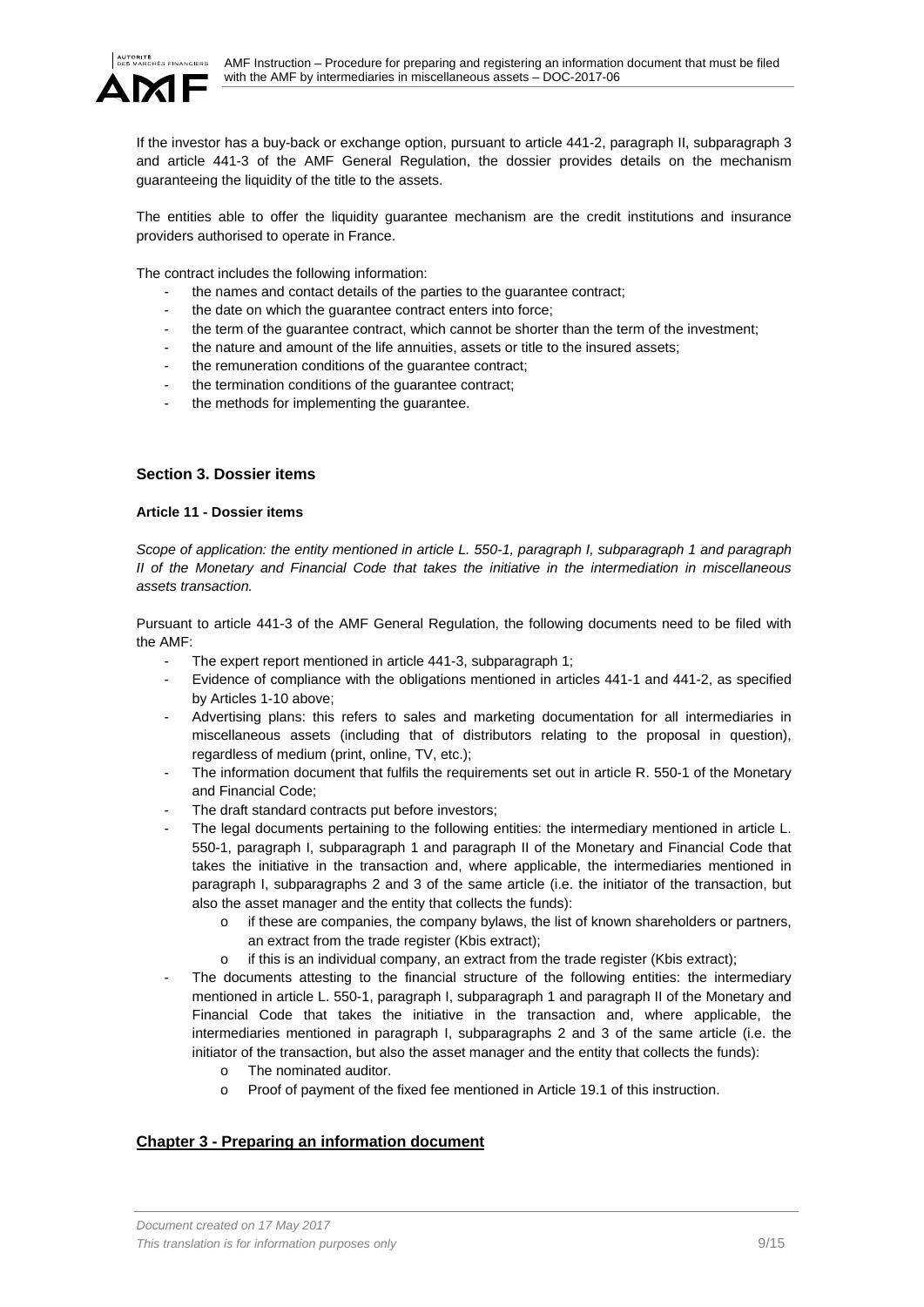

## **Article 12 - Content of the information document**

*Scope of application: the entity mentioned in article L. 550-1, paragraph I, subparagraph 1 and paragraph II of the Monetary and Financial Code that takes the initiative in the intermediation in miscellaneous assets transaction.*

In compliance with article 441-3 of the AMF General Regulation, the information provided in the information document should be complete, clear and consistent. This includes all the information that investors need to make their investment decision. The document consists of:

- an identification sheet for the proposed transaction. This is a single-page summary of the essential information contained later in the document. It uses the same layout as the offer document;
- an offer document using the standard layout defined in Annex 2 Standard layout of offer document;

An information document should be prepared for each investment transaction proposed to the public (by given set of wagons or containers, by given forest, by collection of artwork, etc.)

The aim of the information document is to make potential investors aware of all the implications of investment; it is not a marketing document promoting the merits of the transaction and its intermediaries.

### **Article 13 - Expert intervention**

*Scope of application: the entity mentioned in article L. 550-1, paragraph I, subparagraph 1 and paragraph II of the Monetary and Financial Code that takes the initiative in the intermediation in miscellaneous assets transaction.* 

Pursuant to article 441-3, subparagraph 1 of the AMF General Regulation, the dossier filed with the AMF comes with a report written by an independent expert who is recognised in the field in question and offers sufficient professional guarantees that they can perform their evaluation role effectively.

The expert must be independent of any actor that participates in the transaction and is mentioned in article L. 550-1 of the Monetary and Financial Code.

Independence means no connection, particularly no personal or capital-based connections, between the expert and any participant in the transaction in miscellaneous assets, and also no conflicts of interest.

The expert offers satisfactory professional guarantees in the field in question. These guarantees are provided in writing. They attest to the expert's qualifications and aptitude in terms of:

- a) human and technical resources: the dossier must provide details on the human and technical resources available to the nominated expert;
- b) professional indemnity insurance;
- c) adequate procedures;
- d) knowledge and understanding of the assets involved in the offer;
- e) a good reputation on the market in question.

Authorisation from the Court of Cassation or one of France's Courts of Appeal would lend credence to the standing of the expert.

The expert is committed to:

- a) possessing evaluation methods and tools for each category of assets that falls within their remit;
- b) complying with the principle of independence, and in particular adhering to a procedure for detecting conflicts of interest;
- c) implementing a disclosure policy and procedure by which they immediately inform the intermediary mentioned in article L. 550-1, paragraph I, subparagraph 1 and paragraph II of the Monetary and Financial Code of any change in their circumstance compared with when they were appointed.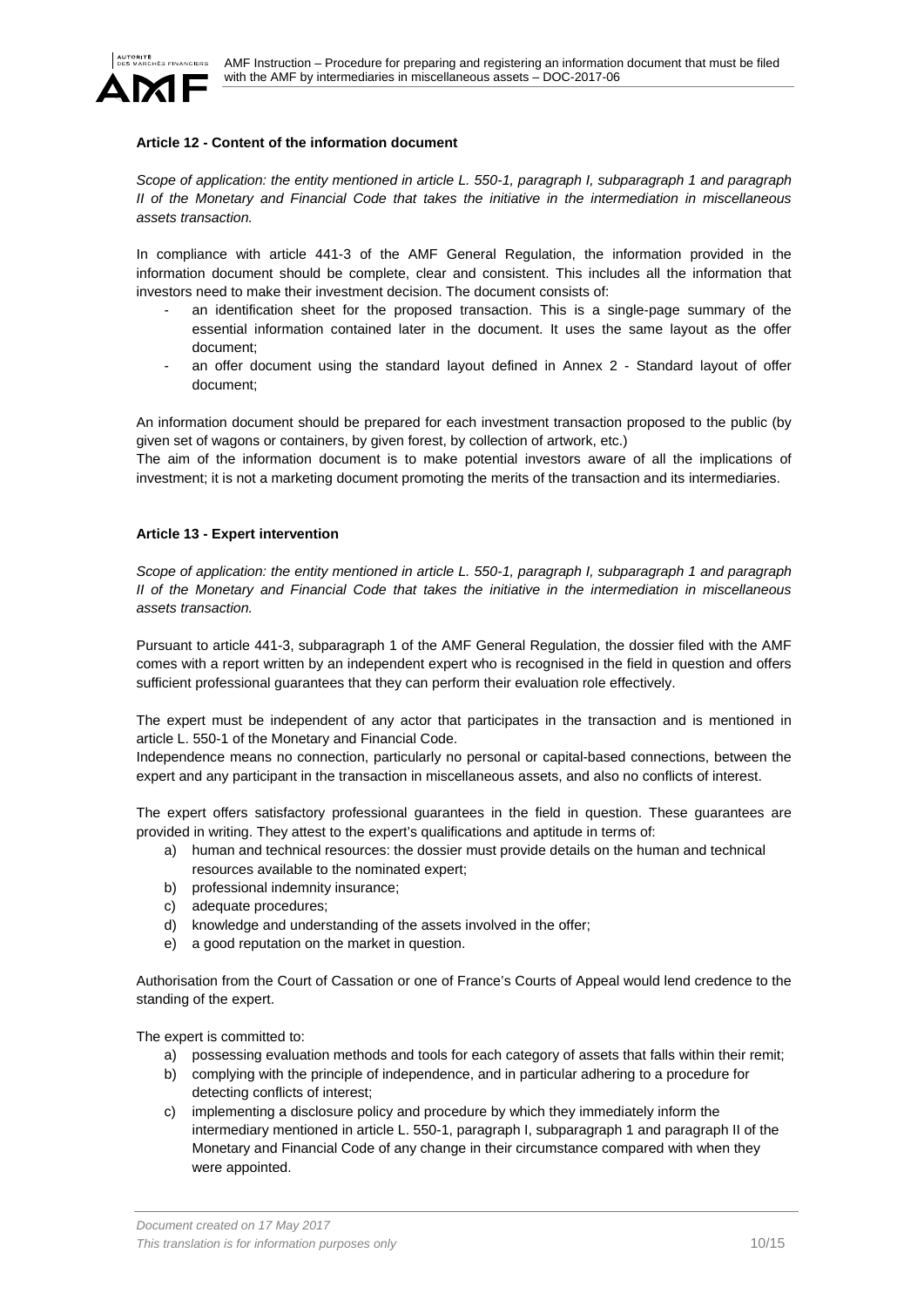

With the exception of fungible assets, the expert certifies the existence of assets to which title is available for purchase on an individual basis rather than a group basis.

## **Article 14 - Advertising**

*Scope of application: the entities mentioned in article 550-1 of the Monetary and Financial Code.* 

Article L. 550-1, paragraph III of the Monetary and Financial Code requires all intermediaries in miscellaneous assets to ensure that the information (including advertising material) they send to their clients, whether directly or indirectly, or any information which is likely to reach these clients, is clear, precise and accurate, regardless of the chosen medium.

The accuracy of the information is assessed based on a balanced presentation of the different characteristics of the proposed title to the miscellaneous assets. The risks must be given the same prominence as the benefits. The exact nature of the information is determined by the space afforded to the less favourable characteristics and the typography used. As such:

- the risks of the offer are not presented in a footnote while the benefits are in the body of the document. They do not appear in the small print at the bottom of the website of the intermediary mentioned in article L. 550-1, paragraph I, subparagraph 1 of the Monetary and Financial Code that takes the initiative in the transaction, and they are not simply included in the midst of other information;
- slogans are not simplified by mentioning just one positive characteristic of the offer;
- the past performance of investments made during previous offers or the ongoing offer does not constitute the central theme of the information. Indication of past performance is deemed to be the central theme when, for example, the font size used to present performance data is disproportionate to the font size used to present the other characteristics of the product;
- if the information includes simulations of future performance, it must be based on reasonable assumptions using objective elements. If performance is presented in gross terms, the effects of commissions, fees or other charges must be disclosed.

To be clear, the information presented must be sufficient to enable the investor to understand the primary characteristics of the offer. The investor must be able to assess the risks and benefits. The terminology used to present the offer must be comprehensible to the target clients as determined at the end of the procedure described in Article 8 above.

As such:

- the offer characteristics cannot be presented in language that is too technical or jargon-heavy for the target clients, because these damages the clarity of the information;
- the offer cannot be presented using ambiguous language that does not correspond to the economic reality of the product;
- an advertising document must not present an annual performance figure using a formula that creates confusion between past performance and the promise of future gains.

Misleading information presupposes that there is a will to deceive the investor through an incomplete or inaccurate presentation of the offer with a view to encouraging the sale thereof. Practice involving presenting the offer primarily through its most favourable characteristics can also be deemed misleading.

The AMF would like to remind operators that any form of misleading advertising is illegal in France. Pursuant to article L. 121-6 of the French Consumer Code, misleading advertising is punishable by two years' imprisonment and a fine of €300,000.

## **Chapter 4 - Conditions for allocating a registration number**

## **Article 15 - Examination process**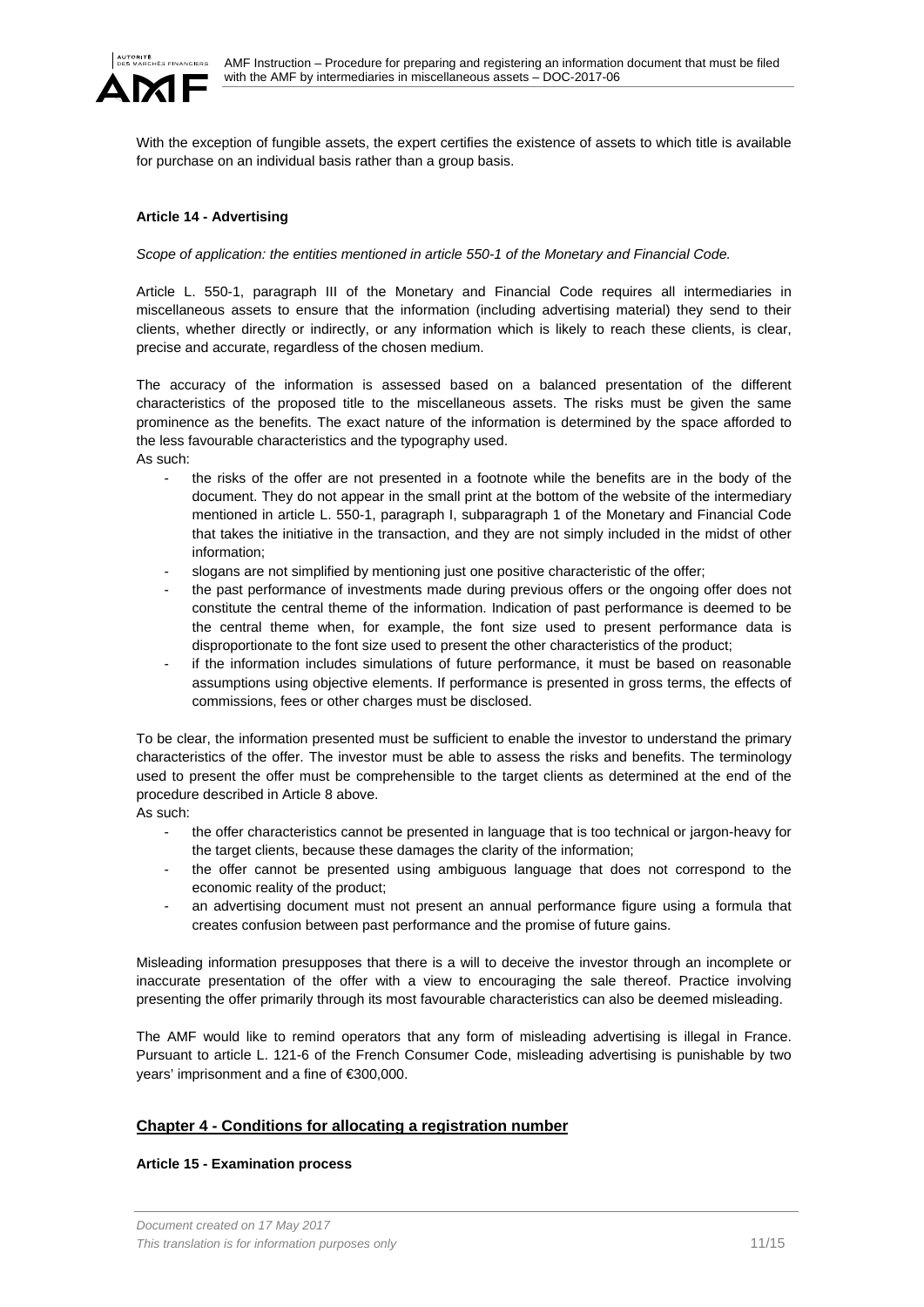

## 1) Person responsible for filing the dossier

The intermediary mentioned in article L. 550-1, paragraph I, subparagraph 1 and paragraph II of the Monetary and Financial Code that takes the initiative in the transaction (hereinafter also "the applicant") sends a dossier to the AMF containing the points mentioned in Article 11 above. The dossier should be sent to the following email address: biensdivers@amf-france.org

Upon receipt, the AMF checks that the dossier is complete. If it is incomplete, the AMF asks the applicant for any necessary additional information.

# 2) Examination time frame

Pursuant to article L. 550-3 of the Monetary and Financial Code, the AMF "*shall have a period of [sixty*  days] in which to make its observations. Advertising or direct marketing cannot commence until the *observations of the Autorité des Marchés Financiers have been complied with [...] A copy of the documents circulated shall be submitted to the Autorité des Marchés Financiers."*

This period does not start until the AMF receives a complete dossier comprising all the information or documents required by applicable laws and regulations.

If the dossier is incomplete, the AMF can request from the applicant any document or piece of information required by applicable laws and regulations. In such a case, the two-month period mentioned in article L. 550-3 of the Monetary and Financial Code does not start until these missing documents or pieces of information have been received.

The AMF provides a notice of receipt once it is in possession of a complete dossier.

# 3) Request for missing documents or information

The AMF sends a list of missing documents or information to the applicant by all means of communication.

## 4) Allocation of the registration number

After reviewing the dossier, if the AMF believes that the information document complies with the legal and regulatory requirements and, where applicable, with its observations, it assigns a registration number to the document.

This number is sent to the filing entity by post and must be displayed at the beginning of the information document in the following format:

**"This document has been filed with the Autorité des Marchés Financiers pursuant to article L. 550- 3 of the Monetary and Financial Code and registered under number XX on XX/XX/XXX. "** 

**The registration number of this information document was assigned after the AMF verified that the document was complete and comprehensible, and that its content was consistent. The allocation of this registration number does not imply that the AMF has authorised the accounting and financial information presented, nor does it constitute a label of quality or a guarantee that the transaction will be completed successfully.** 

The registration number can be assigned provided the marketing conditions are limited according to the type of products and the guarantees offered, where applicable.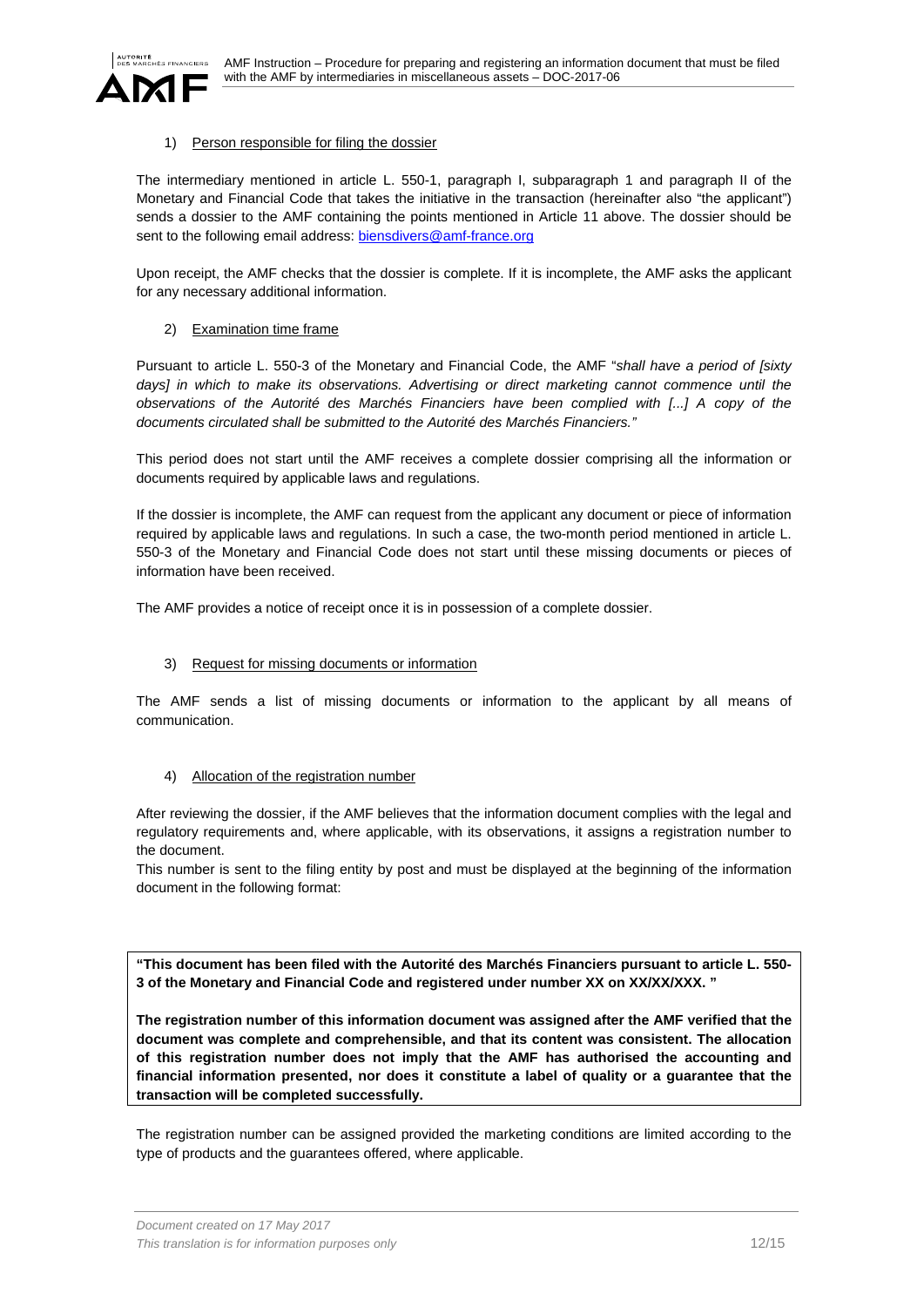

### **Article 16 - Scope of the AMF's examination**

The AMF is committed to determining whether the offer contains the minimum level of guarantees required of an investment made available to the general public. It also checks that the investment proposition meets all the conditions laid down in articles 441-1 to 441-3 of the AMF General Regulation.

#### **Article 17 - Marketing**

Advertising or direct marketing cannot commence until the observations of the AMF have been complied with.

Since the AMF's review of the information document is not concerned with the quality of the offer being made to the investor, it does not involve advertising.

The intermediary mentioned in article L. 550-1, paragraph I, subparagraph 1 and paragraph II of the Monetary and Financial Code that takes the initiative in the transaction notifies the AMF of any changes to advertising immediately and before the adverts are published/broadcast.

#### **Article 18 - Changes to offers**

There are two possible situations in the event of changes to the terms and conditions of the registered offer:

*A. If the change is minor and affects only secondary elements of the offer:* 

The intermediary mentioned in article L. 550-1, paragraph I, subparagraph 1 and paragraph II of the Monetary and Financial Code that takes the initiative in the transaction drafts an updated version of the information document and sends it to the investors, complete with a clear explanation of the reasons for, and consequences of, the change. Investors are provided with specific information about these elements.

B. *If the change concerns substantial elements and affects the overall structure or commitment execution conditions*:

The intermediary mentioned in article L. 550-1, paragraph I, subparagraph 1 and paragraph II of the Monetary and Financial Code that takes the initiative in the transaction submits a new information document to the AMF which supersedes the previous one and includes the elements mentioned in Chapters 1 and 2 above.

The document is examined by the AMF as per Articles 15 and 16 above. Advertising or direct marketing cannot commence until the new registration number has been allocated.

Under the terms of article L. 550-3 of the Monetary and Financial Code, "*the right holders' consent to the change shall be validly given only when they have been expressly informed of the proposed change, the scope thereof and the reasons therefor in a document submitted to the Autorité des Marchés Financiers*". The changes must therefore be the subject of specific disclosure to investors and cannot be implemented without their explicit consent.

In the absence of such consent, the intermediary in miscellaneous assets undertakes either to:

- retain the initial offer conditions;
- or terminate the contract at no expense to the investor, returning the amount of the title to the assets at the buy-back or exchange value measured by the expert in compliance with article 441- 2, paragraph II, subparagraph 2 of the AMF General Regulation.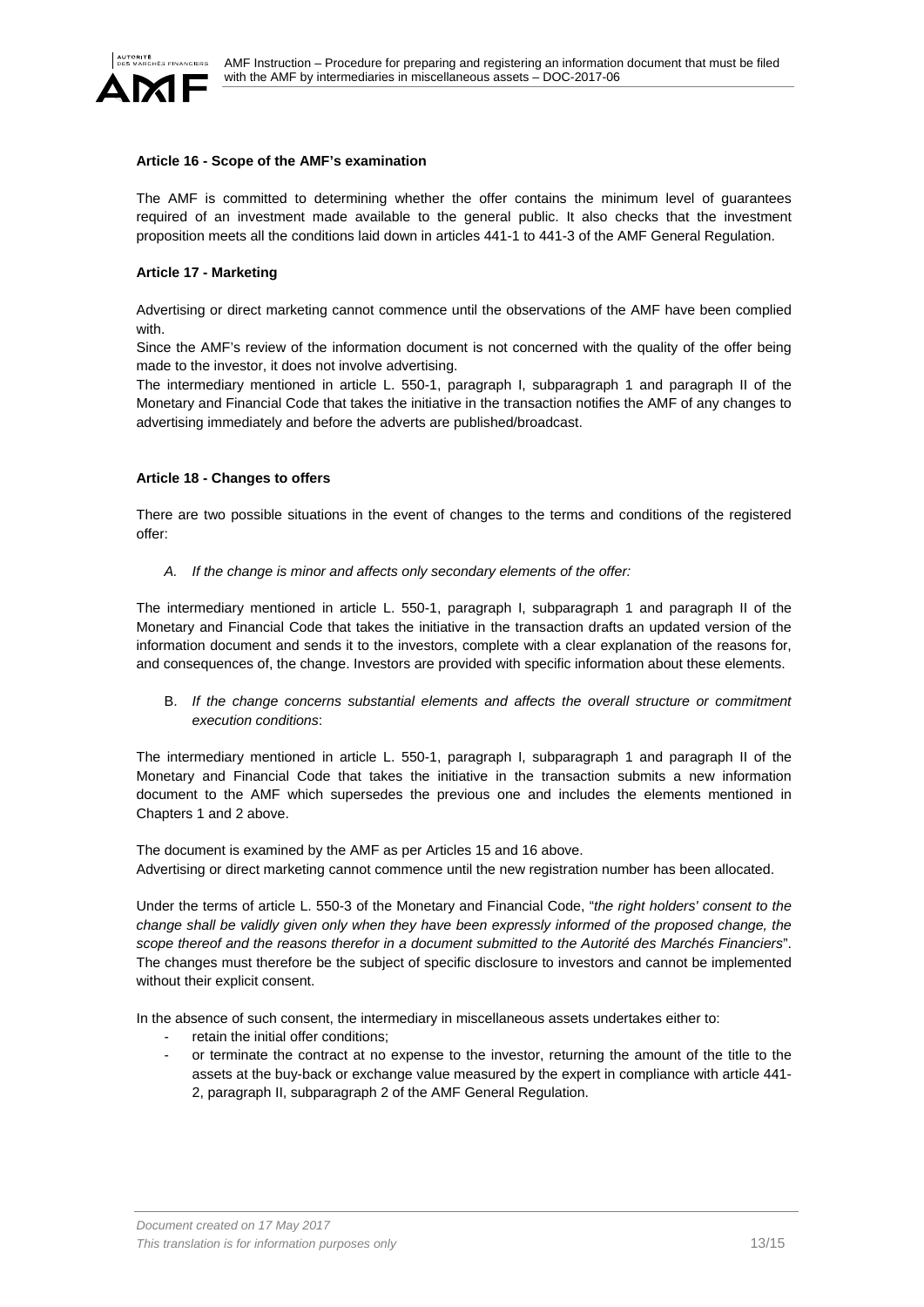

### **Article 19 - Fees and contributions payable to the AMF**

# **Article 19.1. - Fixed fee payable to the AMF upon submission of an information document or a draft standard contract relating to a proposed investment in miscellaneous assets**

*Scope of application: the intermediaries in miscellaneous assets mentioned in article L. 550-1, paragraph I*, subparagraph 1 and paragraph *II* of the Monetary and Financial Code that take the initiative in the *transaction.* 

Pursuant to article L. 621-5-3, paragraph I, subparagraph 7 and article D. 621-27 of the Monetary and Financial Code, the intermediary in miscellaneous assets that files an information document or draft standard contract relating to a proposed investment in miscellaneous assets with the AMF shall pay a fixed fee of  $€8,000$  at the time of said filing.

The intermediary in question should pay the fixed fee by cheque made out to the AMF's Accounting Department.

## **Article 19.2. - Annual contribution payable by the intermediaries in miscellaneous assets mentioned in article L. 550-1 of the Monetary and Financial Code**

An annual contribution is also provided for under the terms of article L. 621-5-3, paragraph II, subparagraph 3d) and article D. 621-29 of the Monetary and Financial Code.

# **Chapter 5 - Ex-post disclosure obligations**

## **Article 20 - Periodic disclosure to investors who have subscribed to a transaction mentioned in article L. 550-1, paragraph I of the Monetary and Financial Code**

Every year, the intermediary mentioned in article L. 550-1, paragraph I, subparagraph 1 of the Monetary and Financial Code that takes the initiative in the transaction and the intermediaries mentioned in subparagraphs 2 and 3 of the same paragraph send investors all the information they need on the progress of their investments, pursuant to articles L. 550-1, V and L. 550-4 of the Monetary and Financial Code.

All this information must be communicated to investors within three months of the end of the financial year in an annual report which must include, among other things, the following information:

- a general summary of changes in the economic sector to which the assets belong;
- elements that are likely to affect the value or profitability of the assets;
- the financial position (revenue, income, net financial surplus/debt) of the intermediary;
- where the assets are managed by someone other than the investor:
	- o changes in management conditions over the course of the financial year;
	- o the execution methods of the various contracts;
	- o details on the income and expense that has affected each asset, together with notes to the accounts and a reminder of the previous year's figures (where applicable);
	- o income (past and future) distribution and calculation methods;
- where there is a buy-back or exchange agreement:
	- o the provisions made in the asset manager's accounts to cover buy-back commitments;
	- o the situation regarding insurance policies and guarantees: premiums paid payment date...

The following are attached to the annual report:

balance sheet, income statement and notes to the accounts for the asset management company.